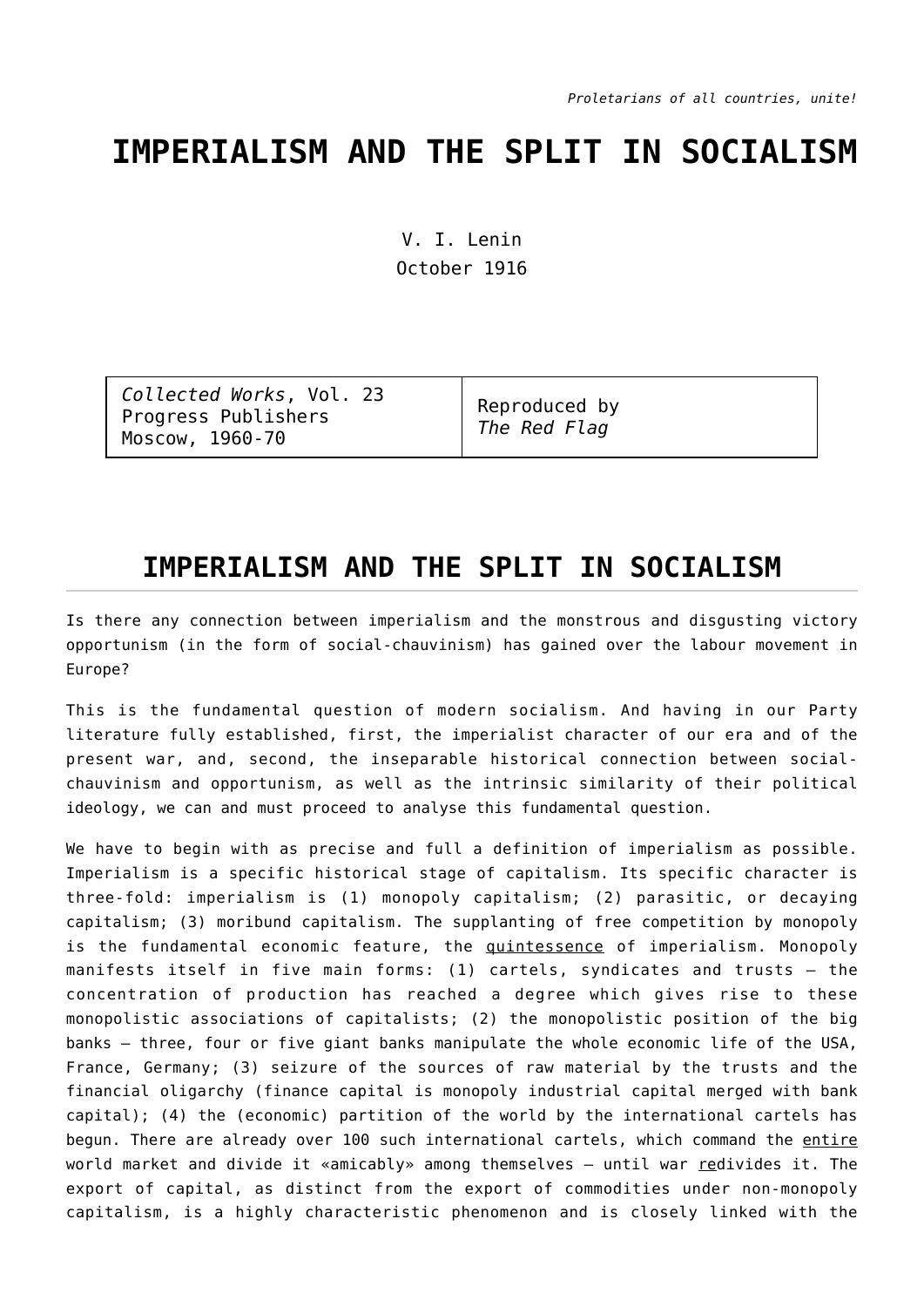economic and territorial political partition of the world; (5) the territorial partition of the world (colonies) is completed.

Imperialism, as the highest stage of capitalism in America and Europe, and later in Asia, took final shape in the period 1898-1914. The Spanish-American War (1898), the Anglo-Boer War (1899-1902), the Russo-Japanese War (1904-05) and the economic crisis in Europe in 1900 are the chief historical landmarks in the new era of world history.

The fact that imperialism is parasitic or decaying capitalism is manifested first of all in the tendency to decay, which is characteristic of every monopoly under the system of private ownership of the means of production. The difference between the democratic-republican and the reactionary-monarchist imperialist bourgeoisie is obliterated precisely because they are both rotting alive (which by no means precludes an extraordinarily rapid development of capitalism in individual branches of industry, in individual countries, and in individual periods). Secondly, the decay of capitalism is manifested in the creation of a huge stratum of rentiers, capitalists who live by «clipping coupons». In each of the four leading imperialist countries — England, the USA, France and Germany - capital in securities amounts to 100,000 or 150,000 million francs, from which each country derives an annual income of no less than 5-8,000,000,000. Thirdly, export of capital is parasitism raised to a high pitch. Fourthly, *«finance capital strives for domination, not freedom»*. Political reaction all along the line is a characteristic feature of imperialism. Corruption, bribery on a huge scale and all kinds of fraud. Fifthly, the exploitation of oppressed nations which is inseparably connected with annexations — and especially the exploitation of colonies by a handful of «Great» Powers, increasingly transforms the «civilised» world into a parasite on the body of hundreds of millions in the uncivilised nations. The Roman proletarian lived at the expense of society. Modern society lives at the expense of the modern proletarian. Marx specially stressed this profound observation of S[i](#page-10-0)smondi.<sup>i</sup> Imperialism somewhat changes the situation. A privileged upper stratum of the proletariat in the imperialist countries lives partly at the expense of hundreds of millions in the uncivilised nations.

<span id="page-1-0"></span>It is clear why imperialism is moribund capitalism, capitalism in transition to socialism: monopoly, which grows out of capitalism, is already dying capitalism, the beginning of its transition to socialism. The tremendous socialisation of labour by imperialism (what its apologists — the bourgeois economists — call «interlocking») produces the same result.

<span id="page-1-1"></span>Advancing this definition of imperialism brings us into complete contradiction to K. Kautsky, who refuses to regard imperialism as a *«phase of capitalism»* and defines it as a policy *«preferred»* by finance capital, a tendency of *«industrial»* countries to annex «agrarian» countries.<sup>[ii](#page-10-1)</sup> Kautsky's definition is thoroughly false from the theoretical standpoint. What distinguishes imperialism is the rule not of industrial capital, but of finance capital, the striving to annex not agrarian countries, particularly, but every kind of country. Kautsky divorces imperialist politics from imperialist economics, he divorces monopoly in politics from monopoly in economics in order to pave the way for his vulgar bourgeois reformism, such as *«disarmament»*, *«ultra-imperialism»* and similar nonsense. The whole purpose and significance of this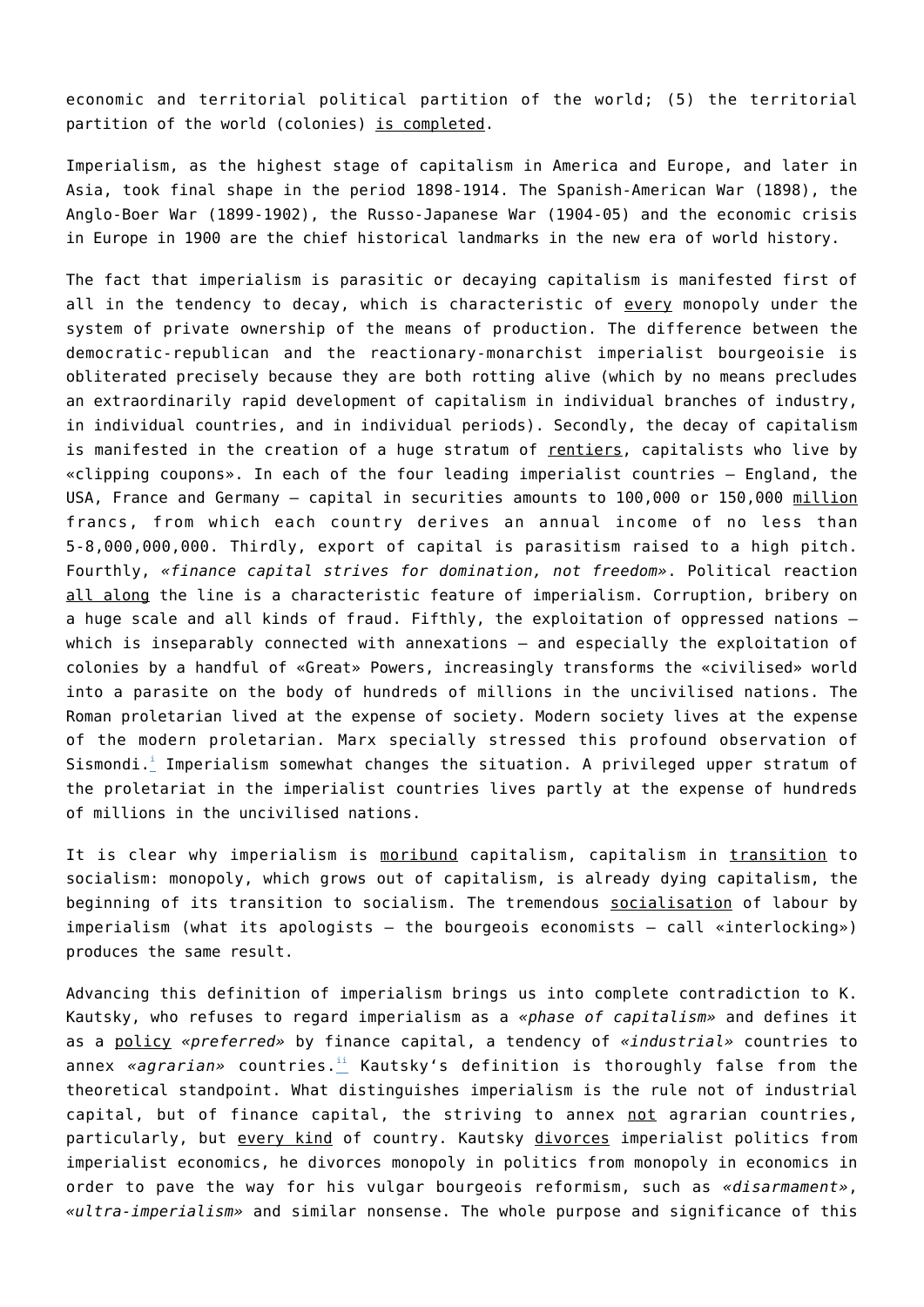theoretical falsity is to obscure the most profound contradictions of imperialism and thus justify the theory of «unity» with the apologists of imperialism, the outright social chauvinists and opportunists.

<span id="page-2-0"></span>We have dealt at sufficient length with Kautsky's break with marxism on this point in *The Social-Democrat* and *The Communist*. [iii](#page-10-2) Our Russian Kautskyites, the supporters of the Organising Committee, headed by Axelrod and Spectator, including even Martov, and to a large degree Trotsky, preferred to maintain a discreet silence on the question of Kautskyism as a trend. They did not dare defend Kautsky's war-time writings, confining themselves simply to praising Kautsky (Axelrod in his German pamphlet, which the Organising Committee has promised to publish in Russian) or to quoting Kautsky's private letters (Spectator), in which he says he belongs to the opposition and jesuitically tries to nullify his chauvinist declarations.

It should be noted that Kautsky's «conception» of imperialism — which is tantamount to embellishing imperialism — is a retrogression not only compared with Hilferding's «Finance Capital» (no matter how assiduously Hilferding now defends Kautsky and «unity» with the social-chauvinists!) but also compared with the social-liberal J. A. Hobson. This English economist, who in no way claims to be a marxist, defines imperialism, and reveals its contradictions, much more profoundly in a book published in 1902. $\frac{i\sqrt{3}}{2}$  This is what Hobson (in whose book may be found nearly all Kautsky's pacifist and «conciliatory» banalities) wrote on the highly important question of the parasitic nature of imperialism:

<span id="page-2-1"></span>Two sets of circumstances in Hobson's opinion, weakened the power of the old empires: (1) *«economic parasitism»*, and (2) formation of armies from dependent peoples. *«There is first the habit of economic parasitism, by which the ruling State has used its provinces, colonies, and dependencies in order to enrich its ruling class and to bribe its lower classes into acquiescence.»* Concerning the second circumstance, Hobson writes:

*«One of the strangest symptoms of the blindness of imperialism* [this song about the «blindness» of imperialists comes more appropriately from the social-liberal Hobson than from the «marxist» Kautsky] *is the reckless indifference with which (Great Britain, France, and other imperial nations are embarking on this perilous dependence. Great Britain has gone farthest. Most of the fighting by which we have won our Indian Empire has been done by natives; in India, as more recently in Egypt, great standing armies are placed under British commanders; almost all the fighting associated with our African dominions, except in the southern part, has been done for us by natives.»*

The prospect of partitioning China elicited from Hobson the following economic appraisal: *«The greater part of Western Europe might then assume the appearance and character already exhibited by tracts of country in the South of England, in the Riviera, and in the tourist ridden or residential parts of Italy and Switzerland, little clusters of wealthy aristocrats drawing dividends and pensions trom the Far East, with a somewhat larger group of professional retainers and tradesmen and a larger body of personal servants and workers in the transport trade and in the final stages of production of the more perishable goods: all the main arterial industries would have disappeared, the staple foods and semi-manufactures flowing in as tribute*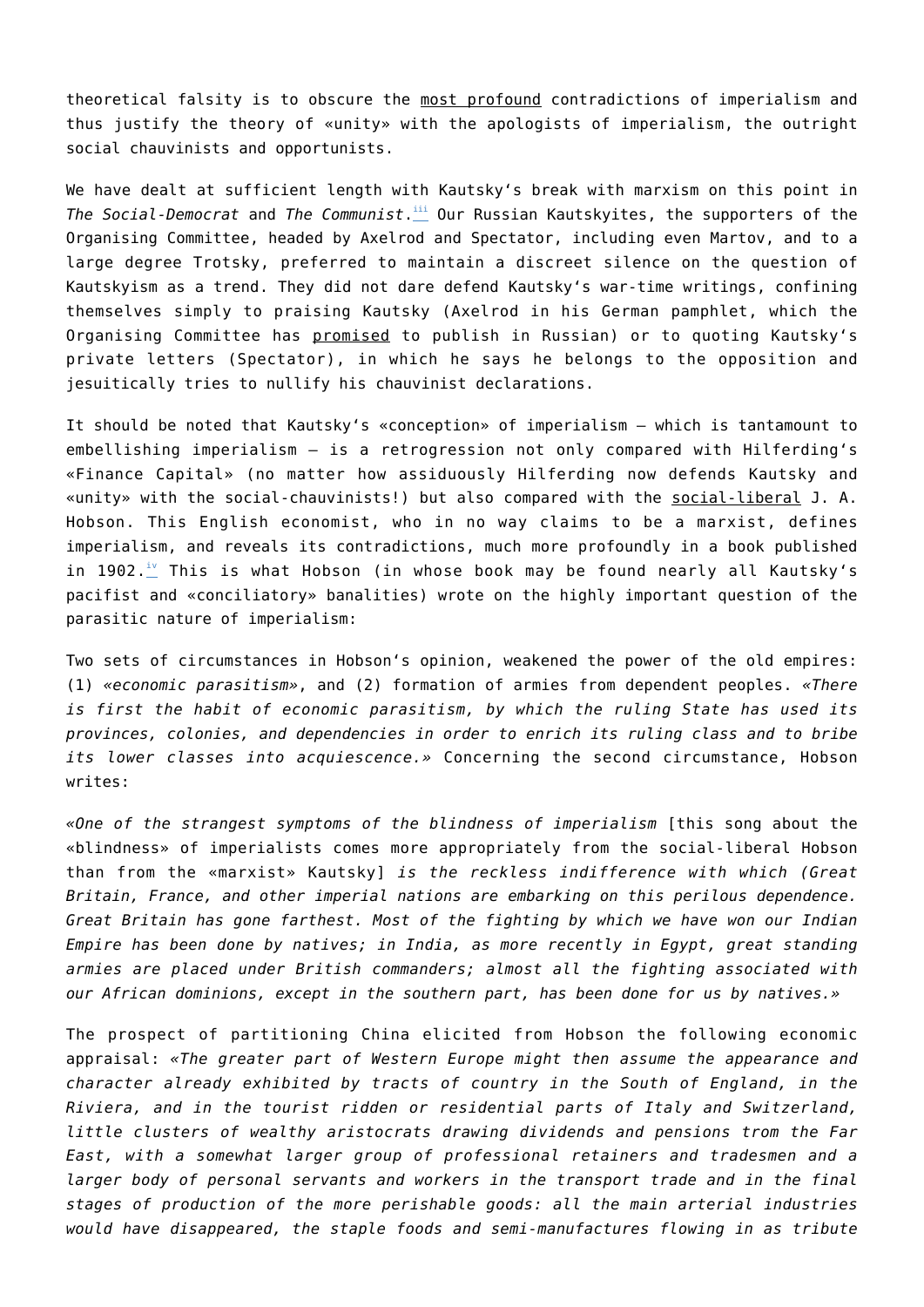*from Asia and Africa […]. We have foreshadowed the possibility of even a larger alliance of Western States, a European federation of Great Powers which, so far from forwarding the cause of world civilisation, might introduce the gigantic peril of a Western parasitism, a group of advanced industrial nations, whose upper classes drew vast tribute from Asia and Africa, with which they supported great tame masses of retainers, no longer engaged in the staple industries of agriculture and manufacture, but kept in the performance of personal or minor industrial services under the control of a new financial aristocracy. Let those who would scout such a theory* [he should have said: prospect] *as undeserving of consideration examine the economic and social condition of districts in Southern England today which are already reduced to this condition, and reflect upon the vast extension of such a system which might be rendered feasible by the subjection of China to the economic control of similar groups of financiers, investors* [rentiers] *and political and business officials, draining the greatest potential reservoir of profit the world has ever known, in order to consume it in Europe. The situation is far too complex, the play of world forces far too incalculable, to render this or any other single interpretation of the future very probable; but the influences which govern the imperialism of Western Europe today are moving in this direction, and, unless counteracted or diverted, make towards such a consummation.»*

Hobson, the social-liberal, fails to see that this *«counteraction»* can be offered only by the revolutionary proletariat and only in the form of a social revolution. But then he is a social-liberal! Nevertheless, as early as 1902 he had an excellent insight into the meaning and significance of a «United States of Europe» (be it said for the benefit of Trotsky the Kautskyite!) and of all that is now being glossed over by the hypocritical Kautskyites of various countries, namely, that the opportunists (social chauvinists) are working hand in glove with the imperialist bourgeoisie precisely towards creating an imperialist Europe on the backs of Asia and Africa, and that objectively the opportunists are a section of the petty bourgeoisie and of certain strata of the working class who have been bribed out of imperialist superprofits and converted into watchdogs of capitalism and corrupters of the labour movement.

Both in articles and in the resolutions of our Party, we have repeatedly pointed to this most profound connection, the economic connection, between the imperialist bourgeoisie and the opportunism which has triumphed (for long?) in the labour movement. And from this, incidentally, we concluded that a split with the socialchauvinists was inevitable. Our Kautskyites preferred to evade the question! Martov, for instance, uttered in his lectures a sophistry which in the *Bulletin of the*  ${\it Organising}$  Committee, Secretariat Abroad $^{\rm\scriptscriptstyle v}$  $^{\rm\scriptscriptstyle v}$  $^{\rm\scriptscriptstyle v}$  (No. 4, April 10, 1916) is expressed as follows:

<span id="page-3-0"></span>*«[…] The cause of revolutionary Social-Democracy would be in a sad, indeed hopeless, plight if those groups of workers who in mental development approach most closely to the ‹intelligentsia› and who are the most highly skilled fatally drifted away from it towards opportunism […].»*

By means of the silly word «fatally» and a certain sleight-of-hand, the fact is evaded that certain groups of workers have already drifted away to opportunism and to the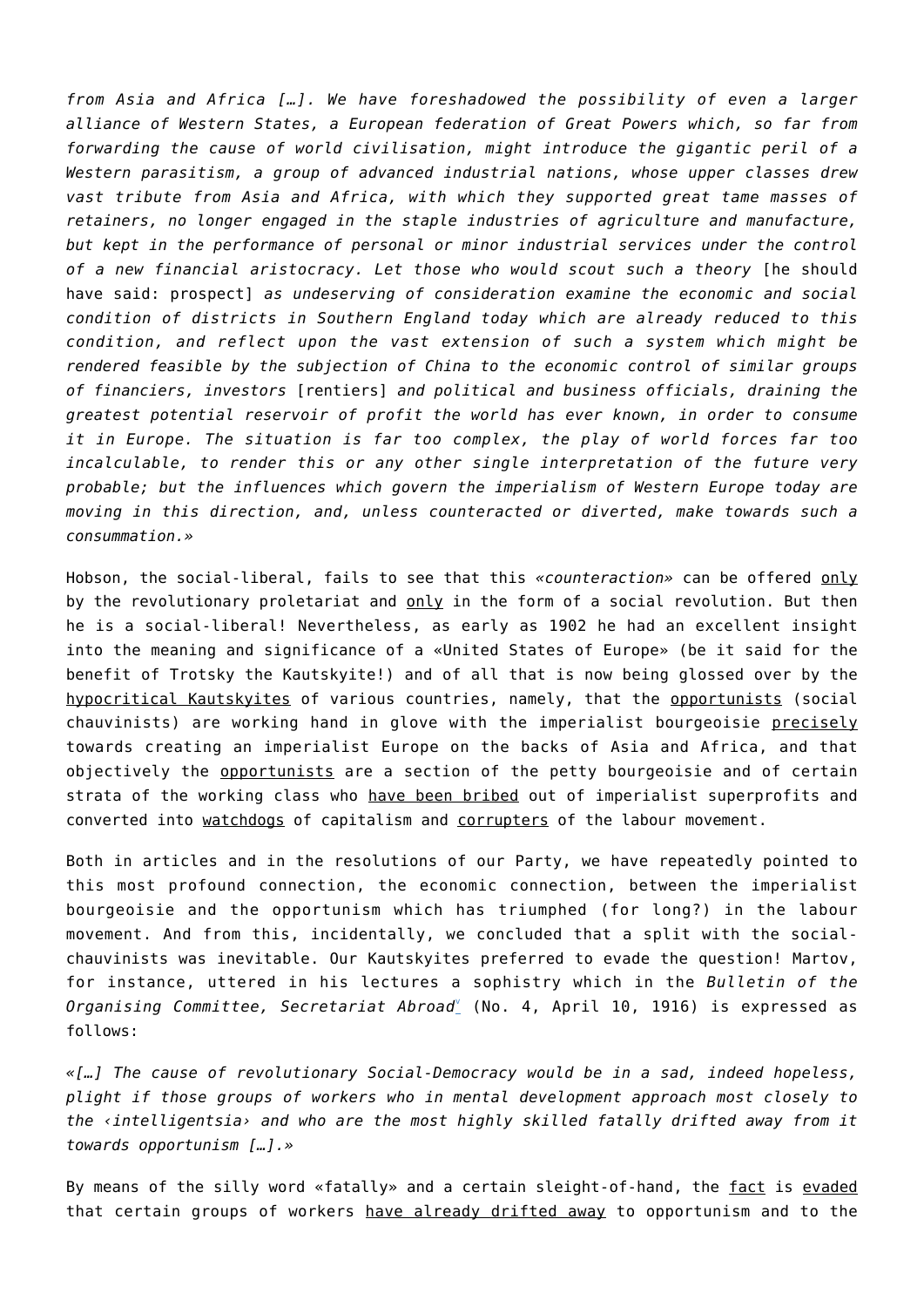imperialist bourgeoisie! And that is the very fact the sophists of the Organising Committee want to evade! They confine themselves to the «official optimism» the Kautskyite Hilferding and many others now flaunt: objective conditions guarantee the unity of the proletariat and the victory of the revolutionary trend! We, forsooth, are «optimists» with regard to the proletariat!

But in reality all these Kautskyites — Hilferding, the Organising Committee supporters, Martov and Co. - are optimists... with regard to opportunism. That is the whole point!

The proletariat is the child of capitalism — of world capitalism, and not only of European capitalism, or of imperialist capitalism. On a world scale, 50 years sooner or 50 years later - measured on a world scale this is a minor point - the «proletariat» of course «will be» united, and revolutionary Social-Democracy will «inevitably» be victorious within it. But that is not the point, gentlemen Kautskyites. The point is that at the present time, in the imperialist countries of Europe, you are fawning on the opportunists, who are alien to the proletariat as a class, who are the servants, the agents of the bourgeoisie and the vehicles of its influence, and unless the labour movement rids itself of them, it will remain a bourgeois labour movement. By advocating «unity» with the opportunists, with the Legiens and Davids, the Plekhanovs, the Chkhenkelis and Potresovs, and so on, you are, objectively, defending the enslavement of the workers by the imperialist bourgeoisie with the aid of its best agents in the labour movement. The victory of revolutionary Social-Democracy on a world scale is absolutely inevitable, only it is moving and will move, is proceeding and will proceed, against you, it will be a victory over you.

These two trends, one might even say  $\underline{two}$  parties, in the present-day labour movement, which in 1914-16 so obviously parted ways all over the world, were traced by Engels and Marx in England throughout the course of decades, roughly from 1858 to 1892.

Neither Marx nor Engels lived to see the imperialist epoch of world capitalism, which began not earlier than 1898-1900. But it has been a peculiar feature of England that even in the middle of the  $19<sup>th</sup>$  century it already revealed at least two major distinguishing features of imperialism: (1) vast colonies, and (2) monopoly profit (due to its monopoly position in the world market). In both respects England at that time was an exception among capitalist countries, and Engels and Marx, analysing this exception, quite clearly and definitely indicated its connection with the (temporary) victory of opportunism in the English labour movement.

In a letter to Marx, dated October 7<sup>th</sup>, 1858, Engels wrote: «[...] The English **proletariat is actually becoming more and more bourgeois, so that this most bourgeois of all nations is apparently aiming ultimately at the possession of a bourgeois aristocracy and a bourgeois proletariat alongside the bourgeoisie. For a nation which exploits the whole world this is of course to a certain extent justifiable.»** In a letter to Sorge, dated September  $21^{st}$ , 1872, Engels informs him that Hales kicked up a big row in the Federal Council of the International and secured a vote of censure on Marx for saying that **«the English labour leaders had sold themselves»**. Marx wrote to Sorge on August 4th, 1874: **«As to the urban workers here** [in England]**, it is a pity that the whole pack of leaders did not get into Parliament. This would be the surest**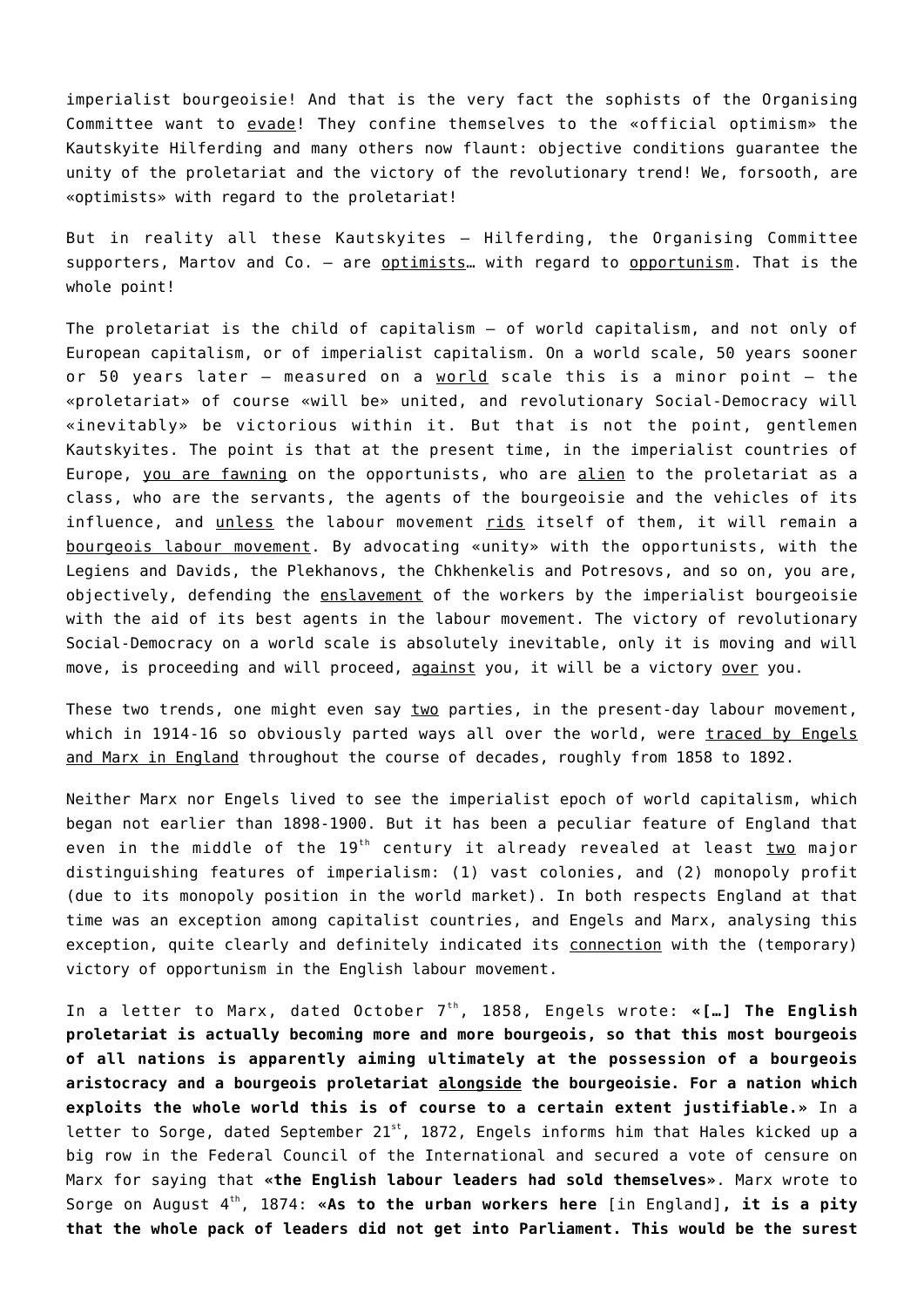way of getting rid of the whole lot.» In a letter to Marx, dated August 11<sup>th</sup>, 1881, Engels speaks about **«those very worst English trade unions which allow themselves to be directed by people sold to, or at least paid by, the bourgeoisie»**. In a letter to Kautsky, dated September 12th, 1882, Engels wrote: **«You ask me what the English workers think about colonial policy. Well, exactly the same as they think about politics in general. There is no workers' party here, there are only Conservatives and Liberal-Radicals, and the workers gaily share the feast of England's monopoly of the world** market and the colonies.» On December 7<sup>th</sup>, 1889, Engels wrote to Sorge: «The most **repulsive thing here [in England] is the bourgeois ‹respectability›, which has grown deep into the bones of the workers […]. Even Tom Mann, whom I regard as the best of the lot, is fond of mentioning that he will be lunching with the Lord Mayor. If one compares this with the French, one realises what a revolution is good for after all.»** In a letter, dated April 19<sup>th</sup>, 1890: «But under the surface the movement [of the working class in England] **is going on, is embracing ever wider sections and mostly just among the hitherto stagnant lowest** [Engels's emphasis] **strata. The day is no longer far off when this mass will suddenly find itself, when it will dawn upon it that it itself is this colossal mass in motion.»** On March 4th, 1891: **«The failure of the collapsed Dockers' Union; the ‹old› conservative trade unions, rich and therefore cowardly, remain lone on the field […].»** September 14<sup>th</sup>, 1891: at the Newcastle Trade Union Congress the old unionists, opponents of the eight-hour day, were defeated **«and the bourgeois papers recognise the defeat of the bourgeois labour party»** (Engels's emphasis throughout)…

That these ideas, which were repeated by Engels over the course of decades, were also expressed by him publicly, in the press, is proved by his preface to the second edition of «The Condition of the Working Class in England», 1892. Here he speaks of an **«aristocracy among the working class»**, of a **«privileged minority of the workers»**, in contradistinction to the **«great mass of working people»**. **«A small, privileged, protected minority»** of the working class alone was **«permanently benefited»** by the privileged position of England in 1848-68, whereas **«the great bulk of them experienced at best but a temporary improvement»**… **«With the break-down of that** [England's industrial] **monopoly, the English working class will lose that privileged position […].»** The members of the «new» unions, the unions of the unskilled workers, **«had this immense advantage, that their minds were virgin soil, entirely free from the inherited ‹respectable› bourgeois prejudices which hampered the brains of the better situated ‹old unionists›»**… **«The so-called workers' representatives»** in England are people **«who are forgiven their being members of the working class because they themselves would like to drown their quality of being workers in the ocean of their liberalism»**…

We have deliberately quoted the direct statements of Marx and Engels at rather great length in order that the reader may study them as a whole. And they should be studied, they are worth carefully pondering over. For they are the pivot of the tactics in the labour movement that are dictated by the objective conditions of the imperialist era.

Here, too, Kautsky has tried to «befog the issue» and substitute for marxism sentimental conciliation with the opportunists. Arguing against the avowed and naïve social-imperialists (people like Lensch) who justify Germany's participation in the war as a means of destroying England's monopoly, Kautsky «corrects» this obvious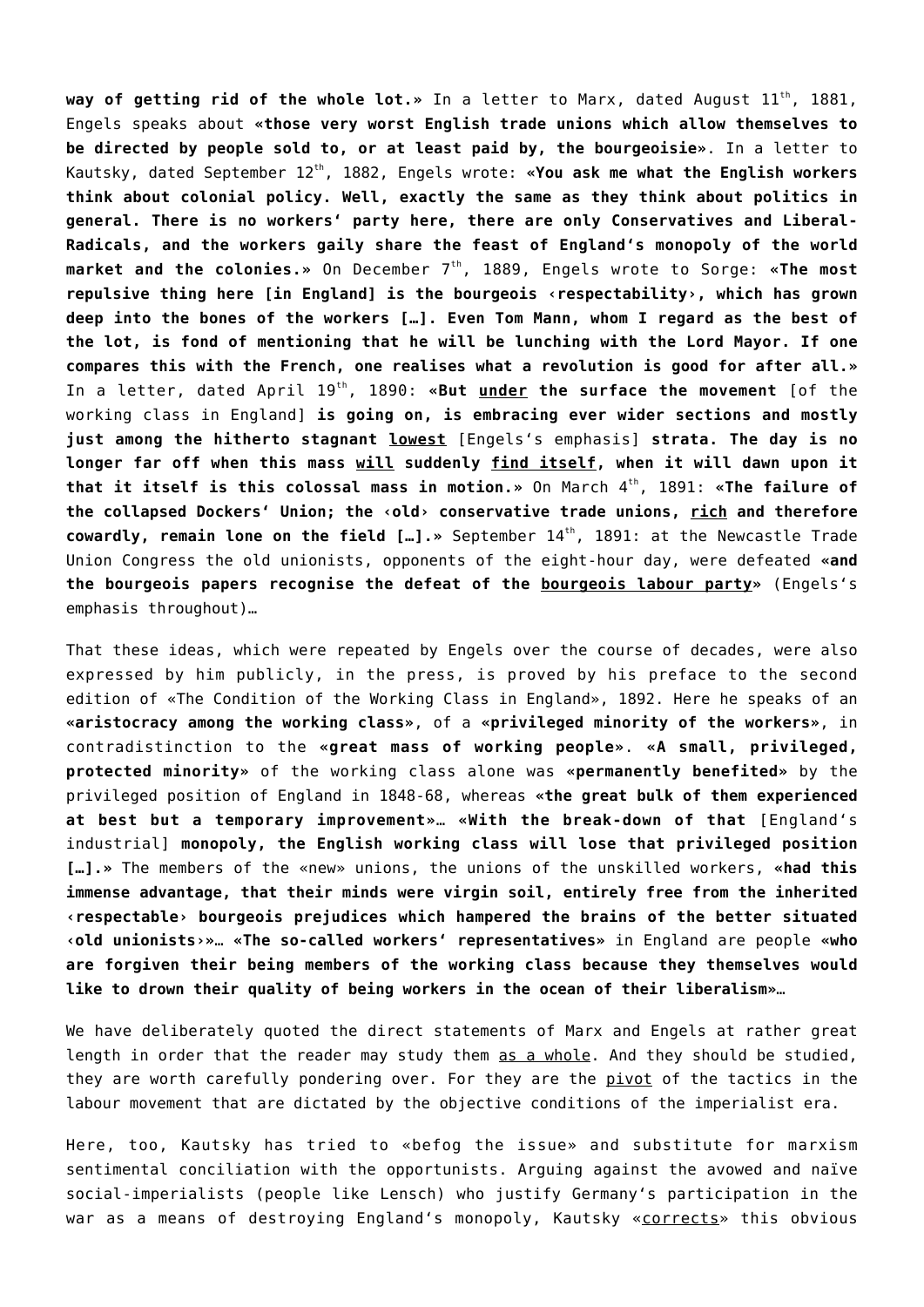falsehood by another equally obvious falsehood. Instead of a cynical falsehood he employs a suave falsehood! The industrial monopoly of England, he says, has long ago been broken, has long ago been destroyed, and there is nothing left to destroy.

## Why is this argument false?

Because, firstly, it overlooks England's colonial monopoly. Yet Engels, as we have seen, pointed to this very clearly as early as 1882, 34 years ago! Although England's industrial monopoly may have been destroyed, her colonial monopoly not only remains, but has become extremely accentuated, for the whole world is alreadv divided up! By means of this suave lie Kautsky smuggles in the bourgeois pacifist and opportunist philistine idea that «there is nothing to fight about». On the contrary not only have the capitalists something to fight about now, but they cannot help fighting if they want to preserve capitalism, for without a forcible redivision of colonies the new imperialist countries cannot obtain the privileges enjoyed by the older (and weaker) imperialist powers.

Secondly, why does England's monopoly explain the (temporary) victory of opportunism in England? Because monopoly yields superprofits, that is, a surplus of profits over and above the capitalist profits that are normal and customary all over the world. The capitalists can devote a part (and not a small one, at that!) of these superprofits to bribe their own workers, to create something like an alliance (recall the celebrated «alliances» described by the Webbs of English trade unions and employers) between the workers of the given nation and their capitalists against the other countries. England's industrial monopoly was already destroyed by the end of the nineteenth century. That is beyond dispute. But how did this destruction take place? Did all monopoly disappear?

If that were so, Kautsky's «theory» of conciliation (with the opportunists) would to a certain extent be justified. But it is not so, and that is just the point. Imperialism is monopoly capitalism. Every cartel, trust, syndicate, every giant bank is a monopoly. Superprofits have not disappeared; they still remain. The exploitation of all other countries by one privileged, financially wealthy country remains and has become more intense. A handful of wealthy countries — there are only four of them, if we mean independent, really gigantic, «modern» wealth: England, France, the United States and Germany — have developed monopoly to vast proportions, they obtain superprofits running into hundreds, if not thousands, of millions, they «ride on the backs» of hundreds and hundreds of millions of people in other countries and fight among themselves for the division of the particularly rich, particularly fat and particularly easy spoils.

This, in fact, is the economic and political essence of imperialism, the profound contradictions of which Kautsky glosses over instead of exposing.

The bourgeoisie of an imperialist «Great» Power can economically bribe the upper strata of «its» workers by spending on this 100,000,000 or so CHF a year, for its superprofits most likely amount to about 1,000,000,000. And how this little sop is divided among the labour ministers, «labour representatives» (remember Engels's splendid analysis of the term), labour members of war industries committees, labour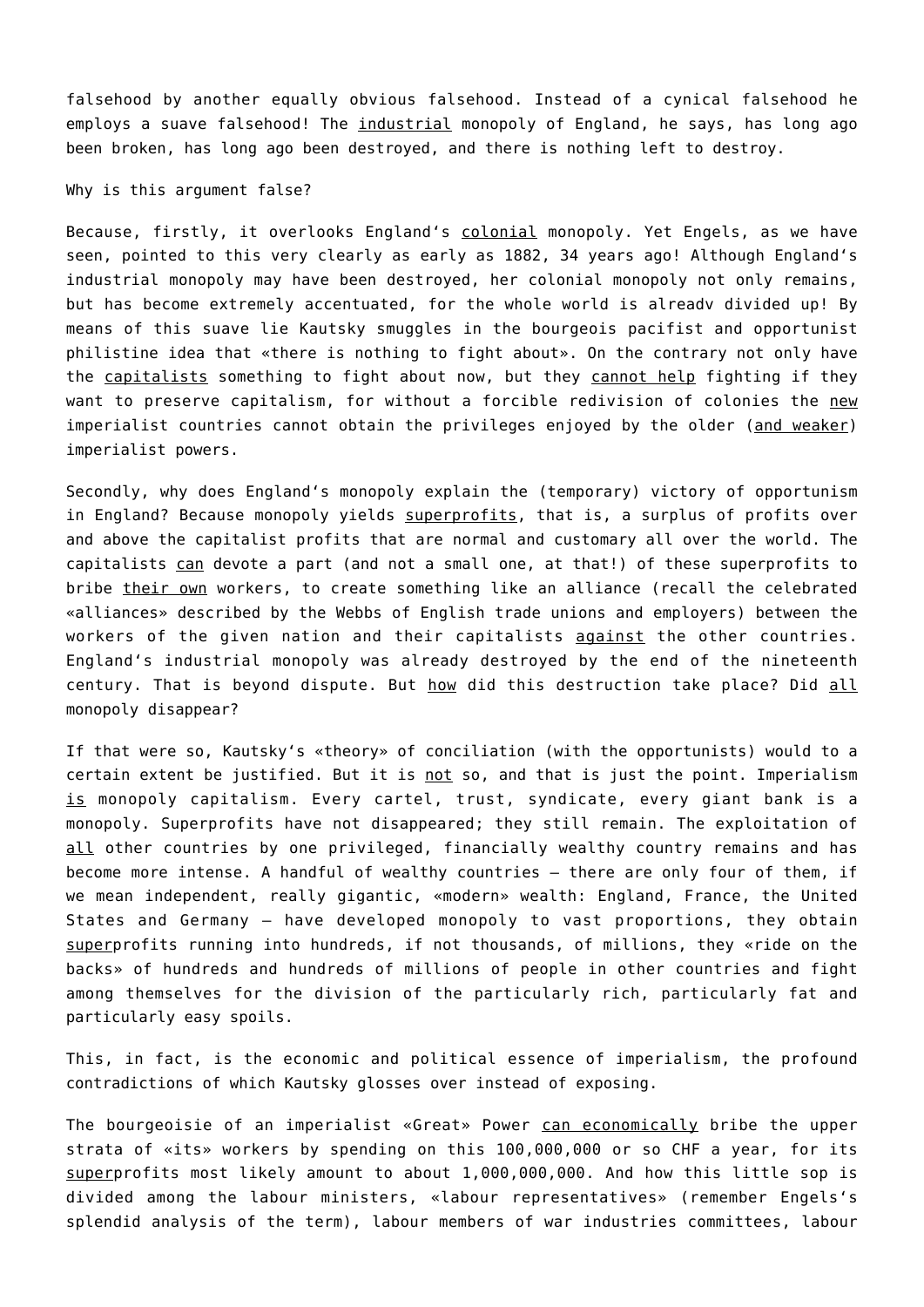officials, workers belonging to the narrow craft unions, office employees, and so on, and so forth, is a secondary question.

Between 1848 and 1868, and to a certain extent even later, only England enjoyed a monopoly: that is why opportunism could prevail there for decades. No other countries possessed either very rich colonies or an industrial monopoly.

The last  $1/3$  of the  $19<sup>th</sup>$  century saw the transition to the new, imperialist era. Finance capital not of one, but of several, though very few, Great Powers enjoys a monopoly. (In Japan and Russia the monopoly of military power, vast territories, or special facilities for robbing minority nationalities, China, and so on, partly supplements, partly takes the place of, the monopoly of modern, up-to-date finance capital.) This difference explains why England's monopoly position could remain unchallenged for decades. The monopoly of modern finance capital is being frantically challenged; the era of imperialist wars has begun. It was possible in those days to bribe and corrupt the working class of one country for decades. This is now improbable, if not impossible. But on the other hand, every imperialist «Great» Power can and does bribe smaller strata (than in England in 1848-68) of the **«labour aristocracy»**. Formerly a **«bourgeois labour party»**, to use Engels's remarkably profound expression, could arise only in one country, because it alone enjoyed a monopoly, but, on the other hand, it could exist for a long time. Now a **«bourgeois labour party»** is inevitable and typical in all imperialist countries; but in view of the desperate struggle they are waging for the division of spoils, it is improbable that such a party can prevail for long in a number of countries. For the trusts, the financial oligarchy, high prices, and so on, while enabling the bribery of a handful in the top layers, are increasingly oppressing, crushing, ruining and torturing the mass of the proletariat and the semi-proletariat.

On the one hand, there is the tendency of the bourgeoisie and the opportunists to convert a handful of very rich and privileged nations into «eternal» parasites on the body of the rest of humanity, to «rest on the laurels» of the exploitation of Black people, Indians, and so on, keeping them in subjection with the aid of the excellent weapons of extermination provided by modern militarism. On the other hand, there is the tendency of the masses, who are more oppressed than before and who bear the whole brunt of imperialist wars, to cast off this yoke and to overthrow the bourgeoisie. It is in the struggle between these two tendencies that the history of the labour movement will now inevitably develop. For the first tendency is not accidental; it is «substantiated» economically. In all countries the bourgeoisie has already begotten, fostered and secured for itself **«bourgeois labour parties»** of social-chauvinists. The difference between a definitely formed party, like Bissolatits in Italy, for example, which is fully social-imperialist, and, say, the semi-formed near-party of the Potresovs, Gvozdyovs, Bulkins, Chkheidzes, Skobelevs and Co., is an immaterial difference. The important thing is that, economically, the desertion of a stratum of the labour aristocracy to the bourgeoisie has matured and become an accomplished fact; and this economic fact, this shift in class relations, will find political form, in one shape or another, without any particular «difficulty».

On the economic basis referred to above, the political institutions of modern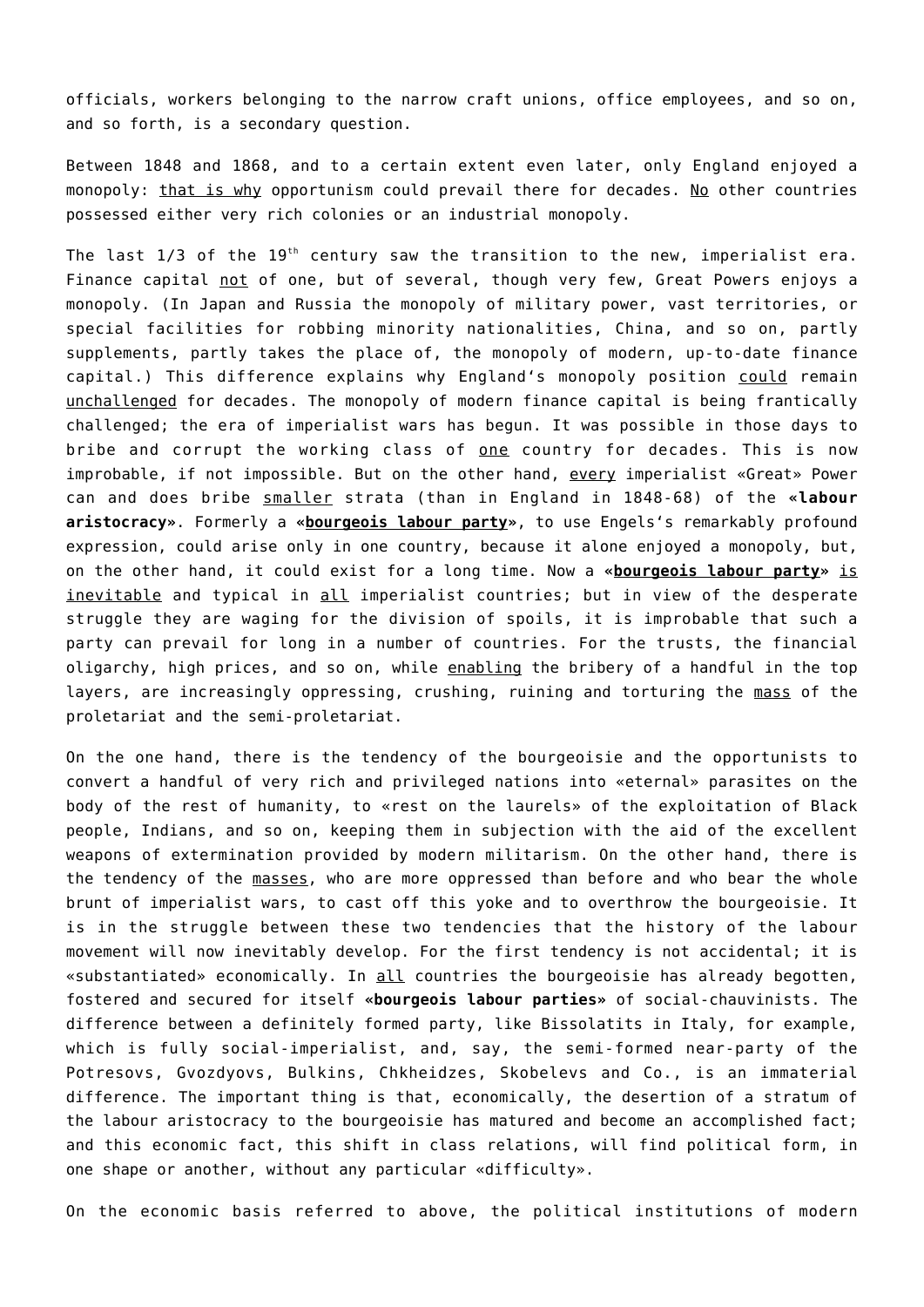capitalism — press, parliament, associations, congresses, and so on — have created political privileges and sops for the respectful, meek, reformist and patriotic office employees and workers, corresponding to the economic privileges and sops. Lucrative and soft jobs in the government or on the war industries committees, in parliament and on diverse committees, on the editorial staffs of «respectable», openly published newspapers or on the management councils of no less respectable and «bourgeois lawabiding» trade unions — this is the bait by which the imperialist bourgeoisie attracts and rewards the representatives and supporters of the **«bourgeois labour parties»**.

The mechanics of political democracy works in the same direction. Nothing in our times can be done without elections; nothing can be done without the masses. And in this era of printing and parliamentarism it is impossible to gain the following of the masses without a widely ramified, systematically managed, well-equipped system of flattery, lies, fraud, juggling with fashionable and popular catchwords, and promising all manner of reforms and blessings to the workers right and left — as long as they renounce the revolutionary struggle for the overthrow of the bourgeoisie. I would call this system Lloyd-Georgism, after the English Minister Lloyd George, one of the foremost and most dexterous representatives of this system in the classic land of the **«bourgeois labour party»**. A first class bourgeois manipulator, an astute politician, a popular orator who will deliver any speeches you like, even r-r-revolutionary ones, to a labour audience, and a person who is capable of obtaining sizable sops for docile workers in the shape of social reforms (insurance, and so on), Lloyd George serves the bourgeoisie splendidly, $\frac{v_i}{r}$  and serves it precisely among the workers, brings its influence precisely to the proletariat, to where the bourgeoisie needs it most and where it finds it most difficult to subject the masses morally.

<span id="page-8-0"></span>And is there such a great difference between Lloyd George and the Scheidemanns, Legiens, Hendersons and Hyndmans, Plekhanovs, Renaudels and Co.? Of the latter, it may be objected, some will return to the revolutionary socialism of Marx. This is possible, but it is an insignificant difference in degree, if the question is regarded from its political, that is, its mass aspect. Certain individuals among the present social-chauvinist leaders may return to the proletariat. But the social-chauvinist or (what is the same thing) opportunist trend can neither disappear nor «return» to the revolutionary proletariat. Wherever marxism is popular among the workers, this political trend, this **«bourgeois labour party»**, will swear by the name of Marx. It cannot be prohibited from doing this, just as a trading firm cannot be prohibited from using any particular label, sign or advertisement. It has always been the case in history that after the death of revolutionary leaders who were popular among the oppressed classes, their enemies have attempted to appropriate their names so as to deceive the oppressed classes.

<span id="page-8-2"></span><span id="page-8-1"></span>The fact is that **«bourgeois labour parties»**, as a political phenomenon, have already been formed in all the foremost capitalist countries, and that unless a determined and relentless struggle is waged all along the line against these parties — or groups, trends, and so on, it is all the same — there can be no question of a struggle against imperialism, or of marxism, or of a socialist labour movement. The Chkheidze faction, vil *Our Cause* and *Voice of Labour*<sup>[viii](#page-11-0)</sup> in Russia, and the Organising Committee supporters abroad are nothing but varieties of one such party. There is not the slightest reason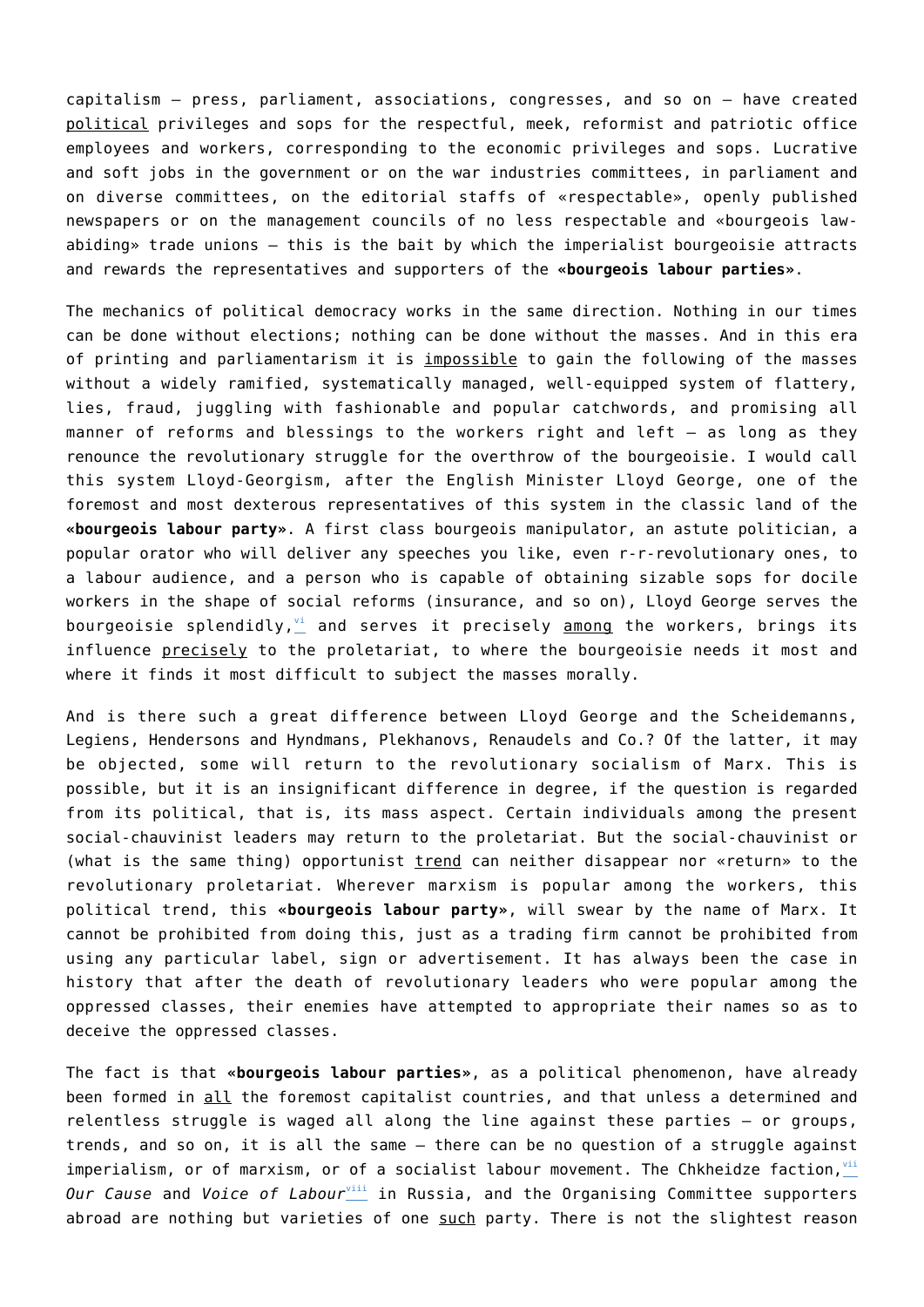for thinking that these parties will disappear before the social revolution. On the contrary, the nearer the revolution approaches, the more strongly it flares up and the more sudden and violent the transitions and leaps in its progress, the greater will be the part the struggle of the revolutionary mass stream against the opportunist smallbourgeois stream will play in the labour movement. Kautskyism is not an independent trend, because it has no roots either in the masses or in the privileged stratum which has deserted to the bourgeoisie. But the danger of Kautskyism lies in the fact that, utilising the ideology of the past, it endeavours to reconcile the proletariat with the **«bourgeois labour party»**, to preserve the unity of the proletariat with that party and thereby enhance the latter's prestige. The masses no longer follow the avowed social-chauvinists: Lloyd George has been hissed down at workers' meetings in England; Hyndman has left the party; the Renaudels and Scheidemanns, the Potresovs and Gvozdyovs are protected by the police. The Kautskyites' masked defence of the socialchauvinists is much more dangerous.

One of the most common sophistries of Kautskyism is its reference to the «masses». We do not want, they say, to break away from the masses and mass organisations! But just think how Engels put the question. In the nineteenth century the «mass organisations» of the English trade unions were on the side of the bourgeois labour party. Marx and Engels did not reconcile themselves to it on this ground; they exposed it. They did not forget, firstly, that the trade union organisations directly embraced a minority of the proletariat. In England then, as in Germany now, not more than 1/5 of the proletariat was organised. No one can seriously think it possible to organise the majority of the proletariat under capitalism. Secondly  $-$  and this is the main point  $$ it is not so much a question of the size of an organisation, as of the real, objective significance of its policy: does its policy represent the masses, does it serve them, that is, does it aim at their liberation from capitalism, or does it represent the interests of the minority, the minority's reconciliation with capitalism? The latter was true of England in the nineteenth century, and it is true of Germany, and so on, now.

Engels draws a distinction between the **«bourgeois labour party»** of the old trade unions — the privileged minority — and the **«lowest mass»**, the real majority, and appeals to the latter, who are not infected by **«bourgeois respectability»**. This is the essence of marxist tactics!

Neither we nor anyone else can calculate precisely what portion of the proletariat is following and will follow the social-chauvinists and opportunists. This will be revealed only by the struggle, it will be definitely decided only by the socialist revolution. But we know for certain that the «defenders of the homeland» in the imperialist war represent only a minority. And it is therefore our duty, if we wish to remain socialists, to go down lower and deeper, to the real masses; this is the whole meaning and the whole purport of the struggle against opportunism. By exposing the fact that the opportunists and social-chauvinists are in reality betraving and selling the interests of the masses, that they are defending the temporary privileges of a minority of the workers, that they are the vehicles of bourgeois ideas and influences, that they are really allies and agents of the bourgeoisie, we teach the masses to appreciate their true political interests, to fight for socialism and for the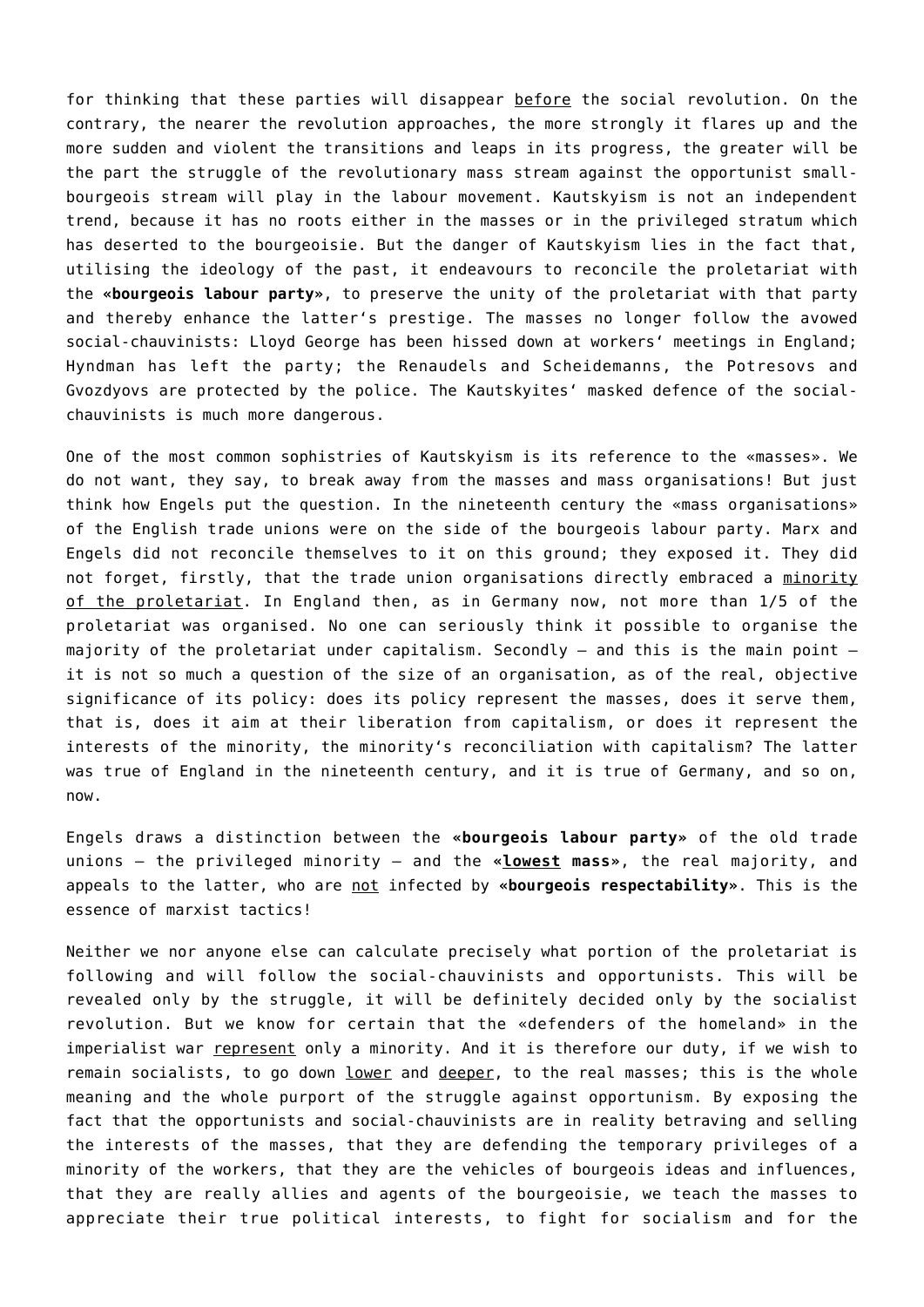revolution through all the long and painful vicissitudes of imperialist wars and imperialist armistices.

The only marxist line in the world labour movement is to explain to the masses the inevitability and necessity of breaking with opportunism, to educate them for revolution by waging a relentless struggle against opportunism, to utilise the experiences of the war to expose, not conceal, the utter vileness of national-liberal labour politics.

In the next article, we shall try to sum up the main features that distinguish this line from Kautskyism.

<span id="page-10-0"></span> $i$  See Karl Marx: Preface to the 2<sup>nd</sup> Edition of «The 18<sup>th</sup> Brumaire of Louis Bonaparte» (23.06.1869)

<span id="page-10-1"></span>[ii](#page-1-1) *«Imperialism is a product of highly developed industrial capitalism. It consists in the striving of every industrial capitalist nation to subjugate and annex ever larger agrarian territories, irrespective of the nations that inhabit them»* **(Kautsky in** *The New Age***, September 11th, 1914).** —*Lenin*

<span id="page-10-2"></span>[iii](#page-2-0) *Kommunist* (*Communist*) — a magazine founded by Lenin and published in Geneva in 1915 jointly by *The Social-Democrat* and Y. L. Pyatakov and Y. B. Bosh, who financed it. N. I. Bukharin was one of the editors. Only one double issue appeared, in September 1915. It contained three of Lenin's articles: «The Collapse of the  $2<sup>nd</sup>$ International» (May-June 1915), «The Voice of an Honest French Socialist» (1915), and «Imperialism and Socialism in Italy» (1915). See also Note 1 to «The Nascent Trend of Imperialist Economism» (August-September 1916).

<span id="page-10-3"></span>[iv](#page-2-1) **J. A. Hobson: «Imperialism», London, 1902.** —*Lenin*

<span id="page-10-4"></span>[v](#page-3-0) *Bulletin of the SDLPR Organising Committee, Secretariat Ahroad* — a menshevik Centrist organ, published in Geneva from February 1915 to March 1917. Altogether ten issues appeared.

<span id="page-10-5"></span>[vi](#page-8-0) **I recently read an article in an English magazine by a Tory, a political opponent of Lloyd George, entitled «Lloyd George from the Standpoint of a Tory». The war opened the eyes of this opponent and made him realise what an excellent servant of the bourgeoisie this Lloyd George is! The Tories have made peace with him!** —*Lenin*

<span id="page-10-6"></span>[vii](#page-8-1) Chkheidze faction - the menshevik group in the  $4<sup>th</sup>$  Duma led by N. S. Chkheidze. Officially followed a Centrist policy in the  $1<sup>st</sup>$  World War, but factually supported the Russian social-chauvinists. In 1916 the group was comrosed of M. I. Skobelev, I. N.